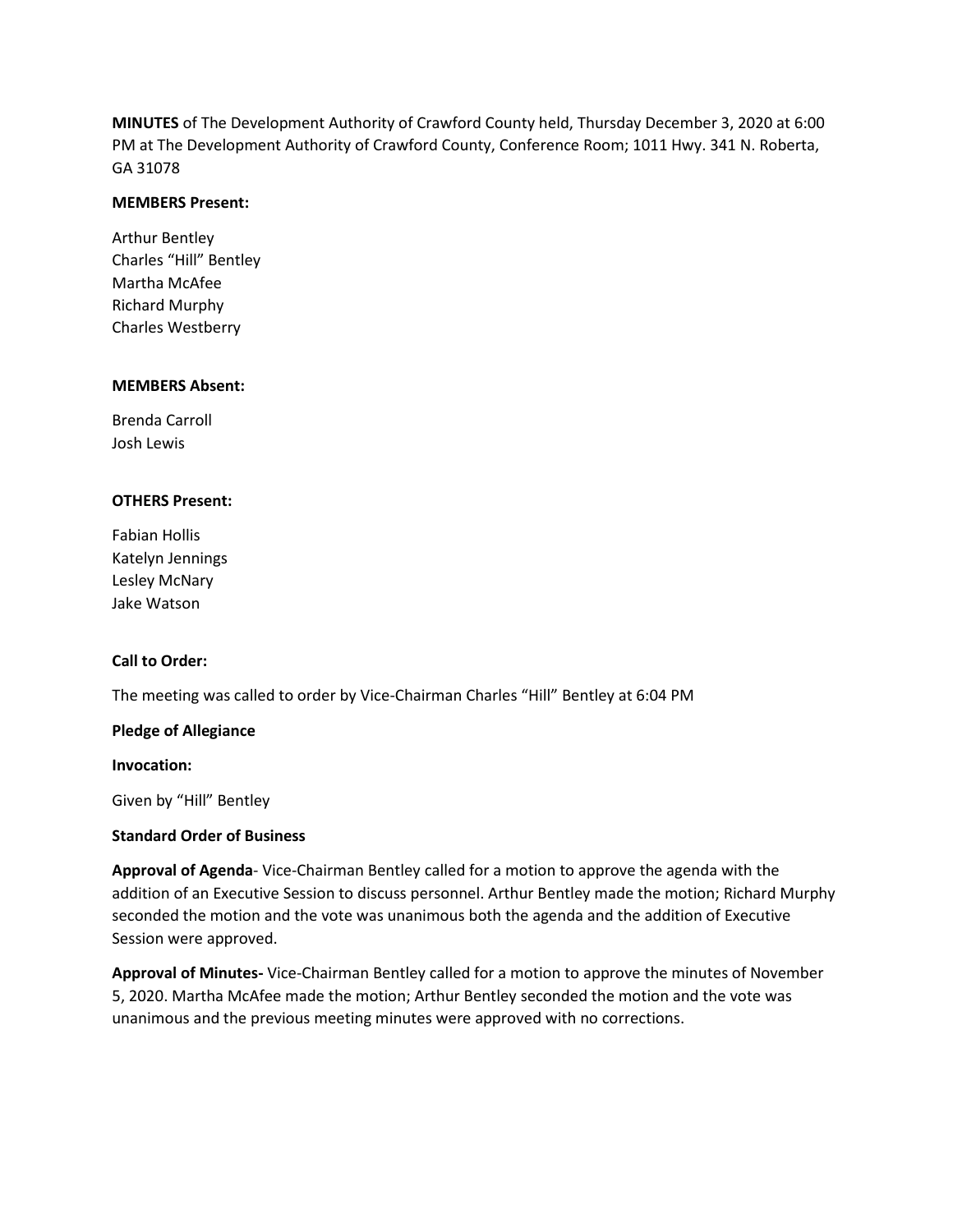## **Old Business**

**Project Diego-** Lesley McNary informed the board that several sites within Crawford County had been submitted to the state as possible locations to house Project Diego. After submission the state has chosen to further evaluate the prior Rubber Technology site as a possible location. Initial sites visits will occur later this month.

**Bradbury Logistics-** Lesley McNary informed the board that Howard Harper (Bradbury Logistics) had made the payment in November as well as signed and back dated the agreement he had requested to move the missed lease payments to the end of the lease.

**Banking-** The BB&T bank account is up, and running and monthly bills are in the process of being moved to the new account. Olin was sent the new banking information in early November and the payments will take one to two cycles to begin being deposited into the new account. The check for the new roof at the 640 building in the amount of 92, 877.00 was cut from the GCB account.

**Frofey Coffee-** Sandy Floyd has made a request for CARES act funding through the MGRC to open a coffee shop in Roberta and has been referred to the SBDC (Small Business Development Center) for assistance. If the project is approved Floyd will receive a loan directly from the MGRC.

# **New Business**

**Crawford County Health Department-** Fabian Hollis informed the board that Crawford County had applied for a CBCG grant to remodel the county health department and the grant had been approved. Hollis is seeking temporary space in the library for use by the health department during the remodel period. After a brief discussion amongst the board regarding rental rates, Vice-Chairman Bentley called for a motion to rent the space on a month to month basis at a rate of 750.00 per month. Arthur Bentley made the motion; Martha McAfee seconded the motion and the vote was unanimous. County Manager Fabian Hollis will discuss the rental rate with the Crawford County Commissioners and return to this board to provide an update.

**Art Barry (575 Industrial Park Rd)** After a brief discussion of the pricing of the new build located at 575 Industrial Park Rd. the board took no action to lower the asking price of the building which is currently 225,000.00

**Announcements-** Fabian Hollis said he had received a call from former Commissioner Paul Chapman stating that an active member of the current board is no longer a resident of the county and is now residing in a rehabilitation facility and the seat would need to be filled. Charles Westberry said there is no truth to that, and that the member was set to return home the day before the meeting. No action was taken.

**Executive Session-** at 6:42 PM Vice-Chairman Bentley called for a motion to enter Executive Session to discussion personnel. Arthur Bentley made the motion; Martha McAfee seconded the motion and vote was unanimous and the board went into Executive Session. At 7:12 the board went back into open session and Vice-Chairman Bentley called for a motion to approve incentive awards in the amounts as follows: Lesley McNary 1500.00, Gilbert Claeys 300.00 and Vanessa Rumph 200.00 Martha McAfee made the motion, Arthur Bentley seconded the motion, Richard Murphy voted affirmatively and Charles Westberry voted against the awards. Motion carried 3-1